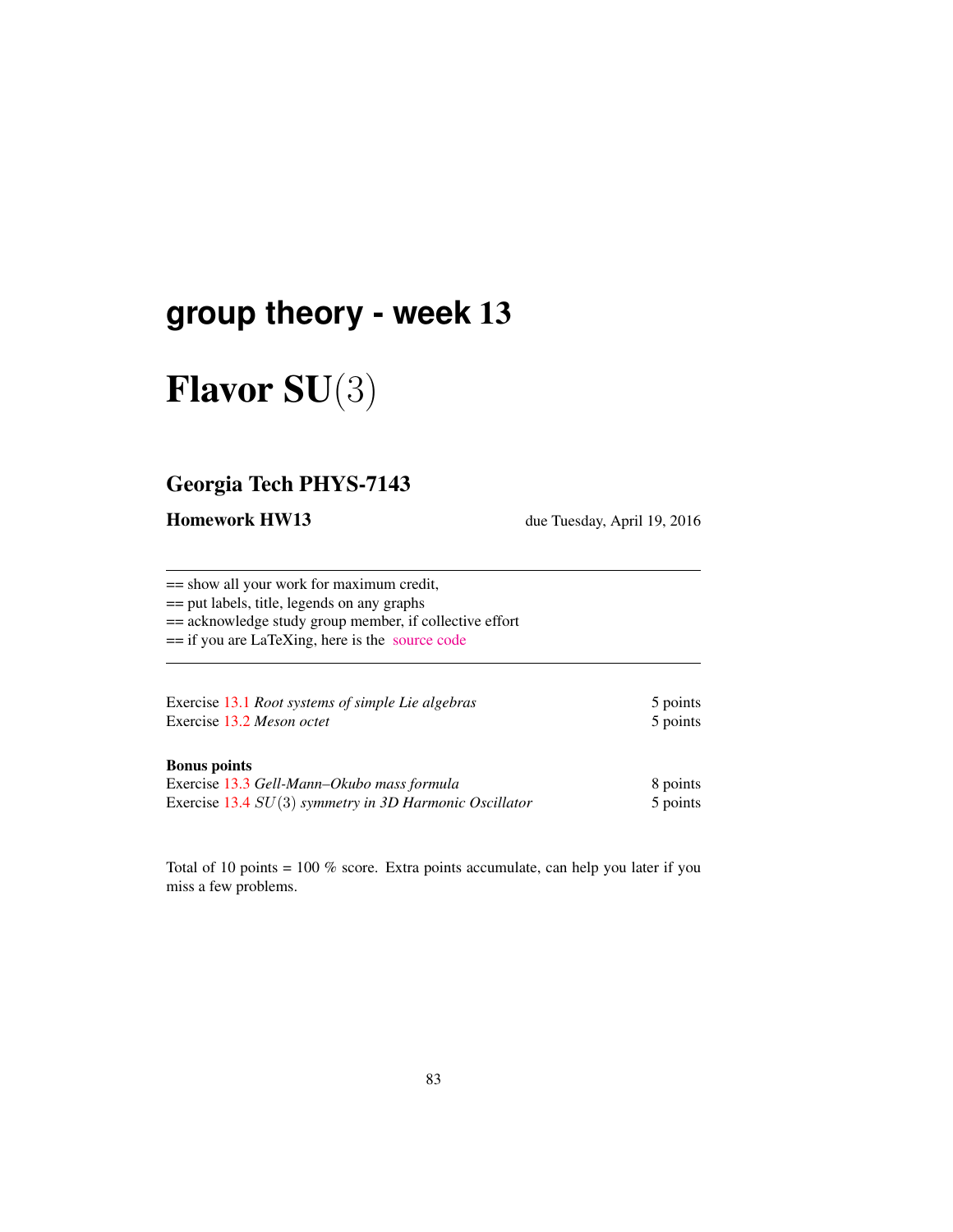

Figure 13.1: A lattice gauge theory calculation of the light QCD spectrum. Horizontal lines and bands are the experimental values with their decay widths. The  $\pi$ , K and and Ξ have no error bars because they are used to set the light and strange quark masses and the overall scale respectively. From [Scholarpedia.](http://www.scholarpedia.org/article/Lattice_gauge_theories)

#### 2016-04-12 Boris Lecture 25 Cartan construction of  $SU(3)$  irreps

Gutkin notes, [Lect. 10](http://birdtracks.eu/courses/PHYS-7143-16/groups.pdf) *Representations of simple algebras, general construction. Application to SU(3)*, Sect. 5.

#### 2016-04-14 Predrag Lecture 26 Flavor  $SU(3)$

Gutkin notes, [Lect. 11](http://birdtracks.eu/courses/PHYS-7143-16/groups.pdf) *Strong interactions: flavor SU*(3). Heisenberg isospin SU(2). Gell-Mann flavor SU(3). Gell-Mann-Okubo mass formula.

### 13.1 Literature

The Gell-Mann-Okubo mass sum rules  $[1-3]$  are an easy consequence of the approximate SU(3) flavor symmetry. Determination of quark masses is much harder - they are parameters of the standard model, determined by optimizing the spectrum of particle masses obtained by lattice QCD calculations as compared to the experimental baryon and meson masses. The best determination of the mass spectrum as of 2012 is given in figure 13.1. Up, down quarks are about 3 and 6 MeV, respectively, with strange quark mass about 100 MeV, all with large error brackets.

### References

- [1] M. Gell-Mann, *[The eightfold way: a theory of strong interaction symmetry](http://dx.doi.org/10.2172/4008239)*, Synchrotron Laboratory Report CTSL-20 (CalTech, 1961).
- [2] M. Gell-Mann, ["Symmetries of baryons and mesons",](http://dx.doi.org/10.1103/PhysRev.125.1067) [Phys. Rev.](http://dx.doi.org/10.1103/PhysRev.125.1067) 125, 1067– [1084 \(1962\).](http://dx.doi.org/10.1103/PhysRev.125.1067)
- [3] S. Okubo, ["Note on unitary symmetry in strong interactions",](http://dx.doi.org/10.1143/PTP.27.949) [Prog. Theor. Phys.](http://dx.doi.org/10.1143/PTP.27.949) 27[, 949–966 \(1962\).](http://dx.doi.org/10.1143/PTP.27.949)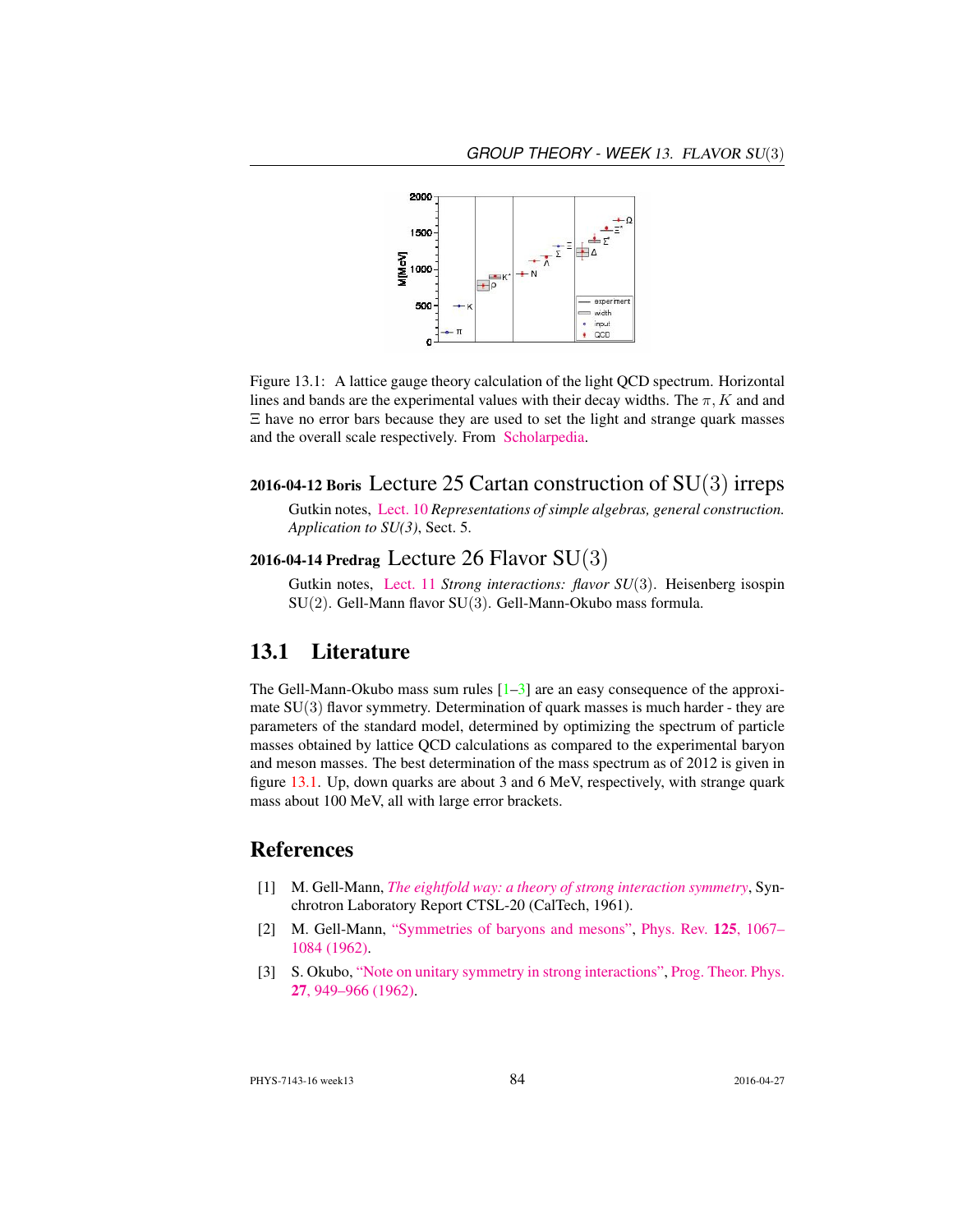

Figure 13.2: (a) The meson (pseudoscalars) octet. (b) The quark triplet, the anti-quark triplet and the gluon octet. [\(Wikipedia\).](https://en.wikipedia.org/wiki/Color_charge)

## **Exercises**

#### 13.1. Root system of simple Lie algebras.

a) Determine dimensions of Lie algebras  $\mathfrak{so}(N)$ ,  $\mathfrak{su}(N)$  and dimensions of their Cartan subalgebras. What is the number of the positive roots for these Lie algebras? b) Show that  $N \times N$  diagonal matrices  $H_i$  with zero traces and uper/lower corner  $N \times N$ matrices  $E^{(a,b)}$  with the elements  $E^{(a,b)}_{i,j} = \delta_{ia}\delta_{ib}$  provide Cartan-Weyl basis of  $\mathfrak{su}(N)$ . To put it differently, show that  $E^{(a,b)}$  are eigenstates for adjoint representation of  $H_i$ 's.

(B. Gutkin)

13.2. Meson octet. In Gutkin lecture notes, [Lect. 11](http://birdtracks.eu/courses/PHYS-7143-16/groups.pdf) *Strong interactions: flavor SU(3)*, the meson octet, figure 13.2 (a)

$$
\Phi = \begin{pmatrix} \frac{\pi^0}{\sqrt{2}} + \frac{\eta}{\sqrt{6}} & \pi^+ & K^+ \\ \pi^- & -\frac{\pi^0}{\sqrt{2}} + \frac{\eta}{\sqrt{6}} & K^0 \\ K^- & \overline{K^0} & -\frac{2\eta}{\sqrt{6}} \end{pmatrix}
$$

$$
= \begin{pmatrix} \frac{\pi^0}{\sqrt{2}} & \pi^+ & 0 \\ \pi^- & -\frac{\pi^0}{\sqrt{2}} & 0 \\ 0 & 0 & 0 \end{pmatrix} + \begin{pmatrix} 0 & 0 & K^+ \\ 0 & 0 & K^0 \\ K^- & \overline{K^0} & 0 \end{pmatrix} + \frac{\eta}{\sqrt{6}} \begin{pmatrix} 1 & 0 & 0 \\ 0 & 1 & 0 \\ 0 & 0 & -2 \end{pmatrix} (J3.1)
$$

is interpreted as arising from the adjoint representation of SU(3), i.e., the traceless part of the quark-antiquark  $3 \otimes \overline{3} = 1 \oplus 8$  outer product (see figure 13.2(b)),

$$
\begin{pmatrix}\n u\overline{u} & u\overline{d} & u\overline{s} \\
d\overline{u} & d\overline{d} & d\overline{s} \\
s\overline{u} & s\overline{d} & s\overline{s}\n\end{pmatrix}.
$$
\n(13.2)

where we have replaced in (13.1) the constituent  $q \otimes \overline{q}$  combinations by the names of the elementary particles they build.

Given the quark quantum numbers

| $Q_{-}$                     |              | $\mid I \mid I_3 \mid Y$ |              | $\perp B$ |
|-----------------------------|--------------|--------------------------|--------------|-----------|
|                             |              |                          |              |           |
| d   -1/3   1/2   -1/2   1/3 |              |                          |              | 1/3       |
| $s \mid -1/3 \mid$          | $\mathbf{0}$ | $\mathbf{0}$             | $-2/3$   1/3 |           |

2016-04-27 85 PHYS-7143-16 week13